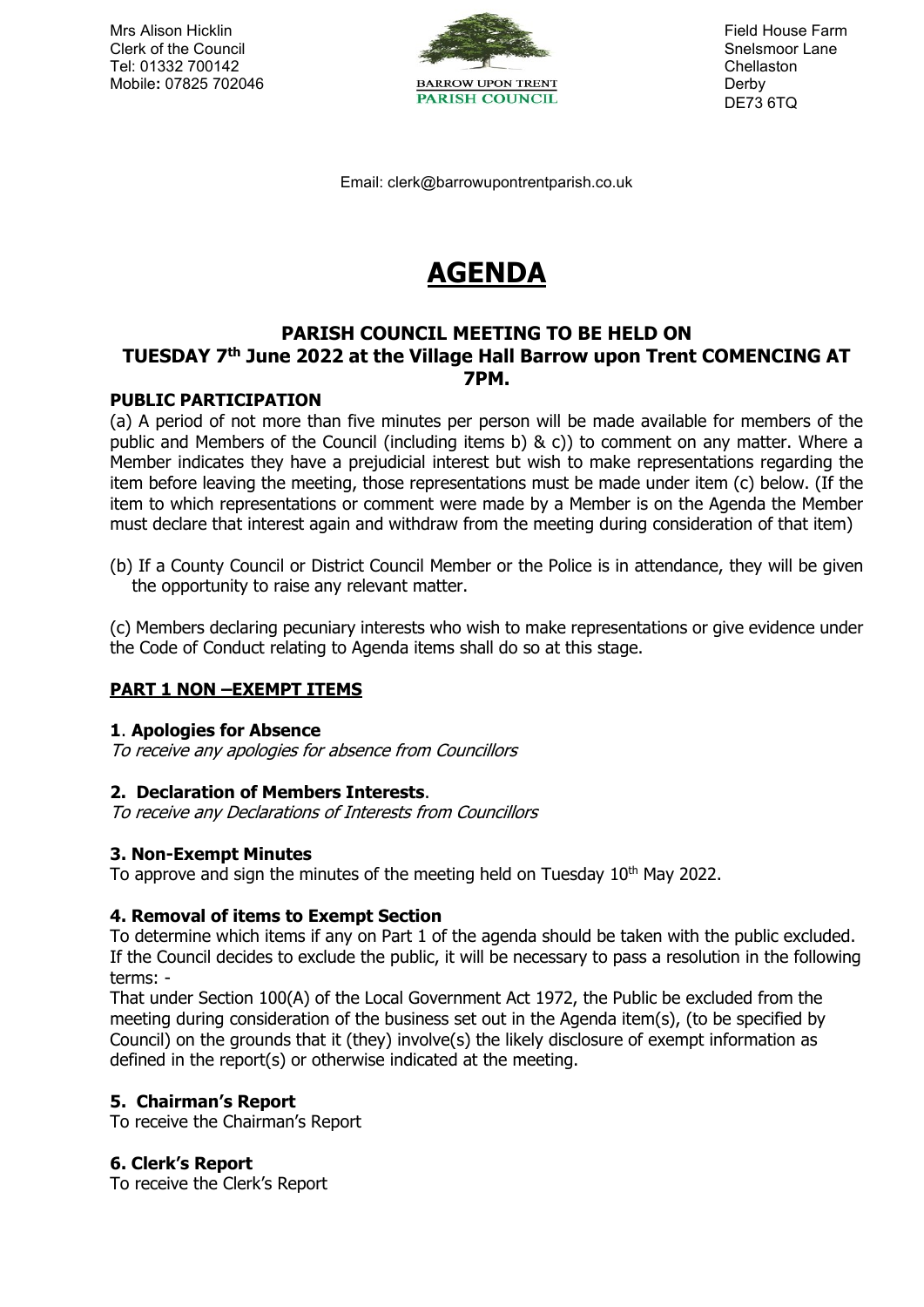# **7. Reports from Outside Bodies**

# **8. Future Meetings**

Thursday 14th July, Area forum meeting, Melbourne sporting Partnership.

# **9. Planning Applications and Decision**

**None**

**10. Correspondence**  As per Schedule A & B

### **11. Finance**

**a) Invoices due for Payment** As per Schedule A **b) Income Received** As per Schedule B

# **12. Parish News**

To discuss any related issues

# **13. Risk Assessment Inspections**

To receive report from previous month's inspections

# **14. Greenacres**

To discuss any related issues

## **15. Community Park & Parish Car Park at the Village Hall**

a) To discuss any related issues

#### **16. Small Play Park & Allotments**

a) To discuss verge in front to the allotments

b) To discuss any related issues

# **17. Cemetery**

To discuss any relevant issues

#### **18. Parish Cottages**

a) To discuss the criteria for renting going forward

b) To discuss dates for the Annual Inspections

c) To discuss any related issues

#### **19. Infinity Garden Village & Parish Boundary**

To discuss any updates

## **20. Parish Matters**

a) Any matters effecting Arleston & Merrybower.

b) To review the Queens Jubilee Celebrations.

# **Date, time of the next meeting & any Agenda Items to be listed.**

The next Parish Council Meeting will start at 7pm On **Tuesday 19th July 2022 A period of not more than five minutes per person will now be made available for members of the public and Members of the Council to comment on any matter that has been discussed by the Council in the Non Exempt Section of the meeting today.**